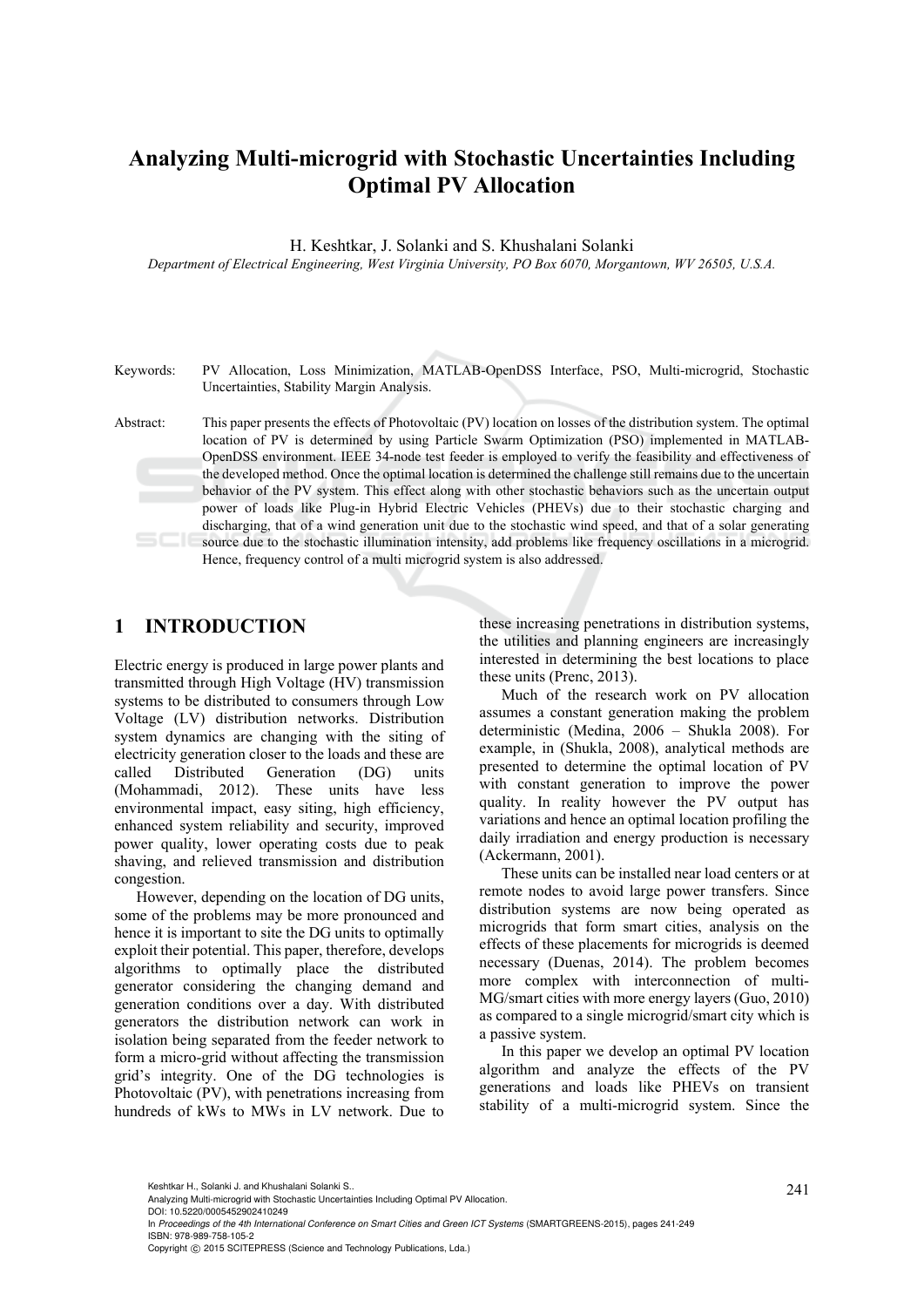variability of a PV system can affect the findings of the optimal location a stochastic model is utilized for both PV generations and PHEV loads. Stochastic modeling and Monte Carlo simulation (MCS) are common methods to perform the stochastic optimal planning (Duenas, 2014), which have been widely used in OPF (Guo, 2010, Zhang, 2011), distribution network planning (Soroudi, 2011, Zhipeng, 2011), power market design (Sofla, 2012 – Shresta, 2008), distribution system extension planning (Kai, 2012) and microgrid energy management (Niknam, 2012). Here we utilize different models for stochastic behaviors of variable generation and demand units.

The organization of this paper is as follows: Section 2 discusses about modelling of the distribution and microgrid system. The stochastic modelling of uncertain parameters in the multimicrogrid system is also formulated in this section. PSO algorithm for optimal allocation of PV is discussed in Section 3. Section 4 describes the case studies and also presents the results of simulations. The paper is concluded in Section 5. IN

## **2 MODELING AND PROBLEM FORMULATION**

We strongly encourage authors to use this document several microgrids with many DG units such as diesel, wind and solar generators integrated. In distribution systems, losses can increase operation cost and therefore it is essential to determine the optimal placement of these generators to minimize the total losses of the multi-microgrid system. Here an optimal power flow type of problem is formulated and heuristic algorithm such as particle swarm optimization is selected.

### **2.1 Optimization Algorithm**

In this paper we will consider the placement of solar generation on  $S \subset N$  nodes of multi-microgrid due to restriction imposed by distribution network operators. We assume that solar generation contribute majorly to the active power of the system thereby reducing the problem to minimization of active power losses. The methodology proposed here is described in three basic steps:

1) A constrained non-linear optimization problem is formulated to minimize the real power losses. Equality constraints related to distribution power flow equations and inequality constraints related to node voltage limits, generation capacity constraints and feeder current constraints are considered.

2) An intelligent computational technique like PSO is employed with reduced computational complexity due to reduction in search space from  $NPr$  to  $SPr$ where  $r$  are the number of PV units to be placed. Since the order of units also matters a permutations calculator rather than a combinations calculator is employed.

3) PSO is combined with three phase distribution power flow computed using backward forward sweep algorithm while the PSO globally optimizes to find the optimal DG placements and the distribution power flow determines the constraints violations. In backward forward sweep method, Kirchhoff's Current Law and Kirchhoff's Voltage Law are used to compute the bus voltage from farthest node in the backward sweep. Then in forward sweep, downstream bus voltage is updated starting from source node. The procedure stops after the mismatch of the calculated and the specified voltages at the substation is less than a convergence tolerance.

4) If the optimal values of two consecutive iterations are same with all constraints satisfied the algorithm is deemed to have converged. If not, the process continues until the criteria is satisfied.

The minimization objective function is formulated as shown in  $(1)$ .

$$
F = \sum_{i=1}^{N} \sum_{k=1}^{N} P_{loss_{ik}} \tag{1}
$$

Considering the conductor current  $I_{ik} = \left(\frac{P_i + jQ_i}{V_i}\right)^*$  and current contribution from the solar generator as  $I_i =$  $\left(\frac{P_i}{V_i}\right)^*$ , the losses of line *i<sub>k</sub>* can be expressed as in (2).

$$
P_{loss_{ik}} = 3. |I_{loss_{ik}}|^2 . R_{ik}
$$
  
= 3. 
$$
\left| \frac{P_i \cos \varphi_i + Q_i \sin \varphi_i}{\sqrt{3}V_i} - \frac{P_{DG_i}}{V_i^*} \right|^2 + \left( \frac{Q_k \cos \varphi_k - P_k \sin \varphi_k}{\sqrt{3}V_k} - \frac{P_{DG_k}}{V_k^*} \right)^2 \right| R_{ik}
$$
 (2)

The losses over a period of one day continuously change due to changes in active power injections of the solar generation and changes in load consumption patterns. However, the location of PV once determined cannot change, so an optimal location should consider these variations in losses. The optimization algorithm is subjected to the following constraints.

(i) **Generator Rating Constraint:** Based on peak power generation, the minimum and maximum limits have been imposed on the generation capacity as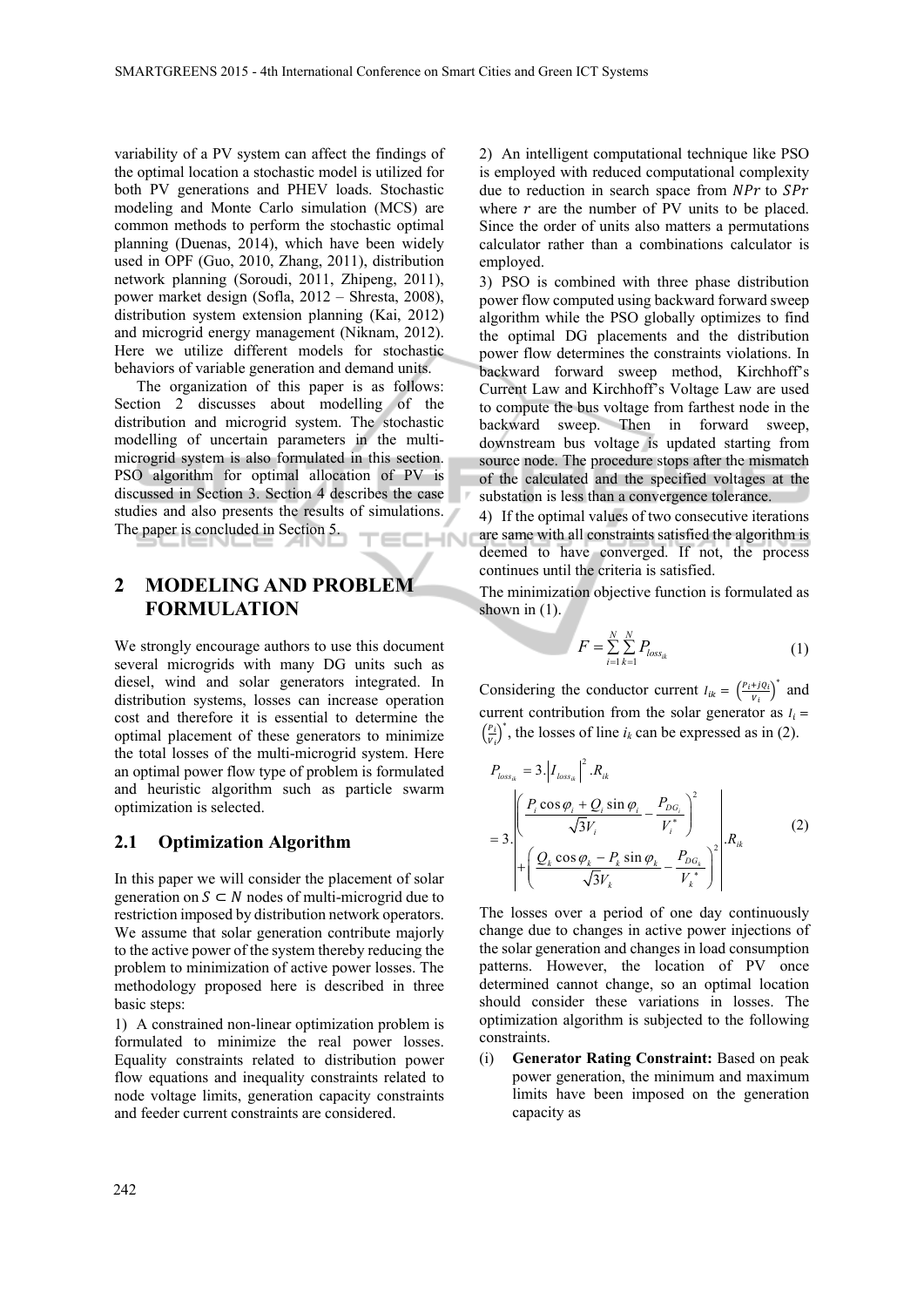$$
P_{g_i \min} \le P_{g_i} \le P_{g_i \max} \tag{3}
$$

(ii) **Voltage Constraint:** The optimal siting has to be obtained such that there are no bus voltages limit violations.

$$
V_{\min} \le V_i \le V_{\max} \tag{4}
$$

(iii) **Power Balance Constraint:** The total power demand should be less than or equal to total power generation.

$$
P_d \le \sum_{i=1}^r P_{g_i}
$$
  

$$
Q_d \le \sum_{i=1}^r Q_{g_i}
$$
 (5)

 $I_{ik} \leq I_{th}$  (6)

(iv) **Feeder Current Constraint:** The feeder, current flowing through the feeder should be less than its thermal limit.

An unconstrained formulation considering both objectives and constraints from (1-6) is then given in (7). Typical operations constrain the voltage to be around the nominal node voltages of the microgrid whereas the lines have to be limited to their thermal values.

$$
F_{x} = \sum_{i=1}^{N} \sum_{k=1}^{N} P_{loss_{ik}} + \sum_{i=1}^{r} {\left\| P_{g_{i}} - P_{d} \right\|}_{2}
$$
  
+ 
$$
\left\| Q_{g_{i}} - Q_{d} \right\|_{2} + \sum_{i=1}^{N} \left\| V_{i} - V_{i}^{Nom} \right\|_{2}
$$
  
+ 
$$
\sum_{i=1}^{N} \sum_{k=1}^{N} (I_{th_{ik}} - I_{ik})^{2}
$$
 (7)

### **2.2 Power Flow Equations**

The power balance constraints include the power flow equations that are solved iteratively and expressed as

$$
V^{i}(i) = aV^{k}(i) + bI^{k}(i)
$$
\n
$$
I^{i}(i) = cV^{k}(i) + dI^{k}(i)
$$
\n
$$
V^{def}
$$
\n
$$
V^{def}
$$
\n
$$
V^{def}
$$
\n
$$
V^{def}
$$
\n
$$
V^{def}
$$
\n
$$
V^{def}
$$
\n
$$
V^{def}
$$
\n
$$
V^{def}
$$
\n
$$
V^{def}
$$
\n
$$
V^{def}
$$
\n
$$
V^{def}
$$
\n
$$
V^{def}
$$
\n
$$
V^{def}
$$
\n
$$
V^{def}
$$
\n
$$
V^{def}
$$
\n
$$
V^{def}
$$
\n
$$
V^{def}
$$
\n
$$
V^{def}
$$
\n
$$
V^{def}
$$
\n
$$
V^{def}
$$
\n
$$
V^{def}
$$
\n
$$
V^{def}
$$
\n
$$
V^{def}
$$
\n
$$
V^{def}
$$
\n
$$
V^{def}
$$
\n
$$
V^{def}
$$
\n
$$
V^{def}
$$
\n
$$
V^{def}
$$
\n
$$
V^{def}
$$
\n
$$
V^{def}
$$
\n
$$
V^{def}
$$
\n
$$
V^{def}
$$
\n
$$
V^{def}
$$
\n
$$
V^{def}
$$
\n
$$
V^{def}
$$
\n
$$
V^{def}
$$
\n
$$
V^{def}
$$
\n
$$
V^{def}
$$
\n
$$
V^{def}
$$
\n
$$
V^{def}
$$
\n
$$
V^{def}
$$
\n
$$
V^{def}
$$
\n
$$
V^{def}
$$
\n
$$
V^{def}
$$
\n
$$
V^{def}
$$
\n
$$
V^{def}
$$
\n
$$
V^{def}
$$
\n
$$
V^{def}
$$
\n
$$
V^{def}
$$
\n
$$
V^{def}
$$
\n
$$
V^{def}
$$
\n
$$
V^{def}
$$
\n
$$
V^{def}
$$
\n
$$
V^{def}
$$
\n<



Figure 1: Current flowing on line connecting node i and j.

The currents are those flowing on lines connecting nodes i and j as shown in Fig. 1 and a,b,c,d are matrix constants for the models of different components of the distribution network. Here loads are modelled as constant current injections,  $I_s = \left(\frac{S_s(i)}{V_s(i)}\right)^*$ and

distributed generations as negative active power loads. The generators are modelled using (9) that relates the voltage  $u<sub>N</sub>$  and the current  $i<sub>N</sub>$ 

$$
u_N \overline{i}_N = s_N \left| \frac{u_N}{U_N} \right|^{n_N} \tag{9}
$$

where  $S_N$  is the nominal complex power and  $\eta_N$  is a characteristic parameter of the node N . The model (9) is called exponential model (Price, 1993) and is widely adopted in the literature on power flow analysis (Haque, 1996). Notice that  $S_N$  is the complex power that the node would inject into the grid, if the voltage at its point of connection were the nominal voltage  $U_N$ .

However, under islanded conditions the microgrids lose stability instantly and hence frequency response is of concern. The uncertain behavior of the wind generations, hybrid electric vehicles and solar generation result in frequency deviations, an analysis of which requires uncertainty models.

## **2.3 Uncertainty Models**

The uncertainties considered in this paper include wind speed, solar radiation, and load disturbance and stochastic models for them are developed here:

#### **2.3.1 Uncertainty of Wind Generating Units**

It has been observed that wind speed deviations follow a Weibull type distribution as shown in Eq. (10) (Guo, 2010).

$$
p(W, c, k) = \left(\frac{k}{c}\right) \left(\frac{W}{c}\right)^{k-1} \exp\left(-\left(\frac{W}{c}\right)^k\right) \tag{10}
$$

Where, scale factor  $c = \frac{\overline{w}}{\overline{w}}$  $\Gamma(1+\frac{1}{k})$ and shape factor  $k =$ 

 $\left(\frac{\sigma}{\overline{w}}\right)^{-1.086}$ , W and  $\sigma$  are the average value and standard deviations of wind speed, respectively, and  $\Gamma(\cdot)$  is the gamma function. Using the know probability distribution function the relationship between the output power of a wind generating unit and the wind speed can be obtained and the details are provided in (Mohammadi, 2012).

#### **2.3.2 Uncertainty of Load**

Load uncertainties are twofold: those associated with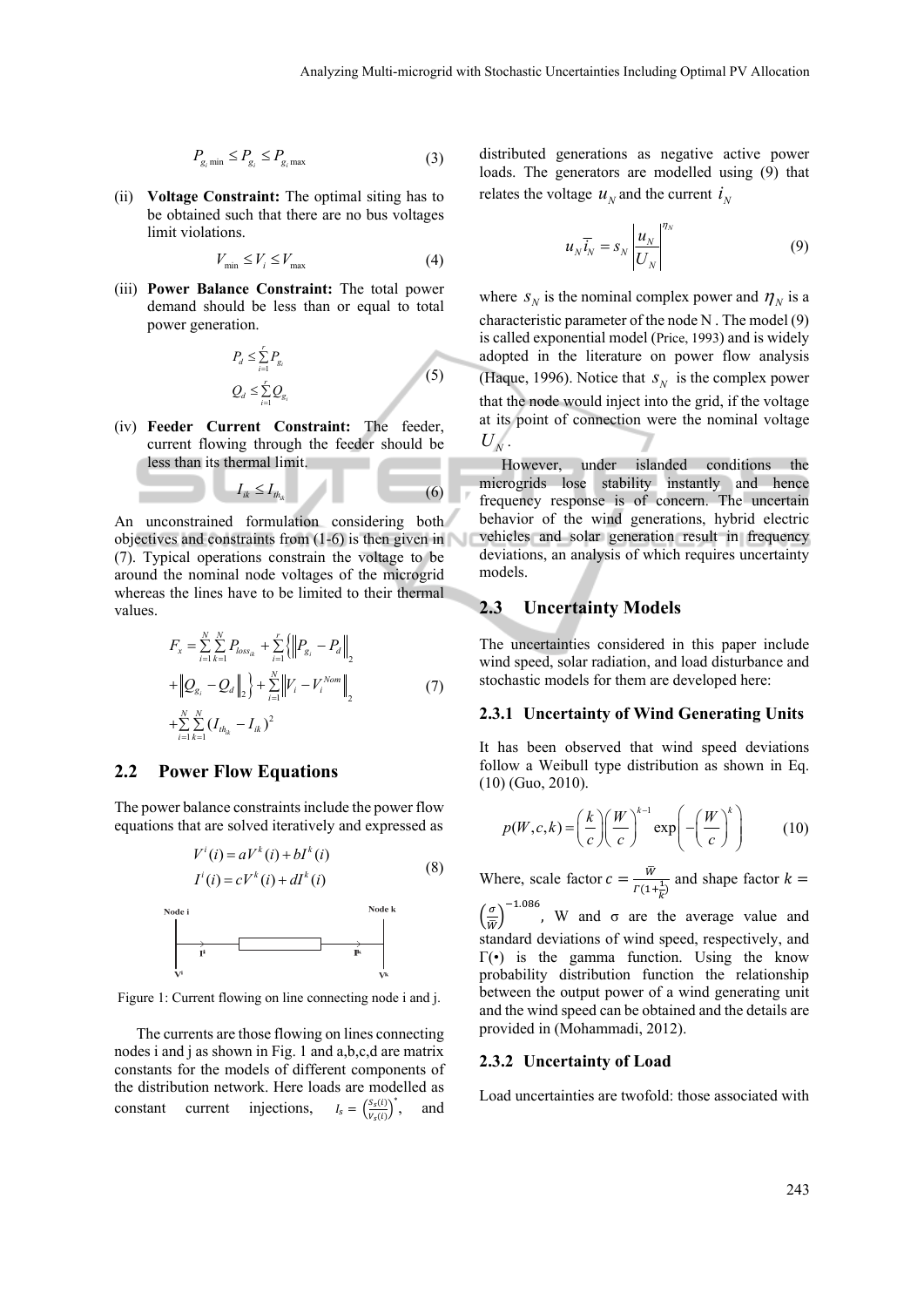changing loads corresponding to daily consumption and those corresponding to transportation related consumption. For the daily consumption, hourly average load demand is scaled by a disturbance factor  $\alpha=1+\delta_h$ , where  $\delta_h$  is the hourly disturbance coefficient and  $\alpha$  is the disturbance factor. Both  $\alpha$  and  $\delta_h$  follow normal distribution with mean zero. Normal distribution of load can perfectly model the variable daily load in the power system  $P_L=D^*\alpha$  is obtained using D the hourly load data and  $\alpha$  the disturbance factor.

The other types of loads are the Plugin hybrid electric vehicles. Since the behavior of consumers in charging their PHEVs is highly behavior dependent, three different stochastic processes for modelling PHEV are considered here.

*Brownian Motion***:** This is the continuous analog of symmetric random walk distributions, where each increment  $W(s+t)$ -W(s) is Gaussian with distribution N (0, t) and increments over disjoint intervals are independent. It is typically simulated as an approximating random walk in discrete time. Here, charging and discharging of PHEVs have been modelled by Brownian motion with sigma of 3.

*Poisson Process***:** This involves generation of random events so that: (i) arrivals occur independent of each other (ii) two or more arrivals do not occur at the same time (iii) the arrivals occur with constant intensity. Number of arrivals  $N(t)$  that occur from time zero up to time t is Poisson distributed with expected value lambda\*t. The counting process  $N(t)$  is a Poisson process. The successive times between connections are Exponential (lambda) distribution. Here, arrival time of PHEVs has been modeled by Poisson process with lambda of 3.

*M/M/1 Model:* This is one of the random distributions (Markov process) in the category of Queuing systems. Discrete time intervals are considered so PHEV arrivals to a service center occur according to an independent sequence of a (1), a (2) …, where a (k) is the number of arrivals during time slot number k. Only one PHEV can be charged/discharged per slot (single server system). Additional PHEVs are in waiting until service is available. Therefore the number of PHEVs in the system at time k is given by

$$
n(k) = n(k-1) + a(k) - 1, \quad k \ge 2
$$
  
\n
$$
\{n(k-1) + a(k) \ge 1\}
$$
  
\n
$$
n(1) = 0
$$
 (11)

This recursion defines a Markov chain n (k),  $k \ge 1$ . So M/M/1 is a single server buffer model in continuous time. Considering PHEV arrivals as Poisson process

with intensity λ, an exponentially distributed random mean service time  $\frac{1}{\mu}$  is employed for each PHEV. The resulting system size N (t) for  $t \ge 0$ , is a Markov process in continuous time which evolves as follows: Starting from N  $(0) = n_0$ , wait an exponential time with intensity  $\lambda + \mu$  (intensity  $\lambda$  if n\_0=0), then charge with probability  $\lambda/(\lambda + \mu)$  and discharge with probability  $\mu/(\lambda + \mu)$ . Here, number of PHEVs in the system (PHEV load size) has been modelled by M/M/1 model with  $\lambda$  of 1.5 and  $\mu$  of 0.8.

#### **2.3.3 Uncertainty of PV**

The uncertainty of solar radiation is mainly because of the stochastic weather conditions. In this paper, cleanness index is used to model the uncertainties of weather condition. The relationship between the cleanness index and the solar irradiation can be obtained from (Srisaen, 2006). The distribution function of cleanness index can be expressed as.

$$
P(k_t) = C \frac{(k_{tt} - k_t)}{k_{tu}} \exp(\lambda k_t) \tag{12}
$$

Where,  $k_t$  indicates the mean value of cleanness index,  $k_{tu}$  is the 0.864 theoretically,  $c =$  $\lambda^2 k_{tu}$  $\frac{\lambda^2 k_{tu}}{e^{\lambda k_{tu}-1-\lambda k_{tu}}}$  where  $\lambda = (2\tau - 17.519 \exp(-1.3118\tau) -$ 1062 exp(-5.0426τ))/ $k_{tu}$  and  $\tau = k_{tu}/(k_{tu} - \bar{k}_t)$ .

The PV generation varies with the solar irradiation which varies according to the cleanness distribution. The relationship between the solar irradiation and the PV output power can be obtained from (Huang, 2006).

#### **2.3.4 Load Frequency Control (LFC)**

Load Frequency Control (LFC) has been implemented in the second part of the simulations for a multi-microgrid system. LFC in microgrids with nominal frequency of 50 Hz is designed to maintain frequency within 49.9 and 50.1 in normal condition by controlling tie-line flows and generator load sharing (Kroposki, 2008). The control strategy should damp the frequency oscillation in steady state and minimize them in transient state while maintaining stability.

Microgrids considered in this paper has hybrid power generation consisting of wind generators, photovoltaic, diesel generators. Power supplied to the load Ps is the sum of output power from wind turbine generators Pw, diesel generators Pg, photovoltaic generation  $P_{pv}$ , total loss power  $P_{Loss}$  and output of PHEV P<sub>phev</sub> given by

$$
P_s = P_w + P_g + P_{pv} + P_{loss} \pm P_{phev}
$$
 (13)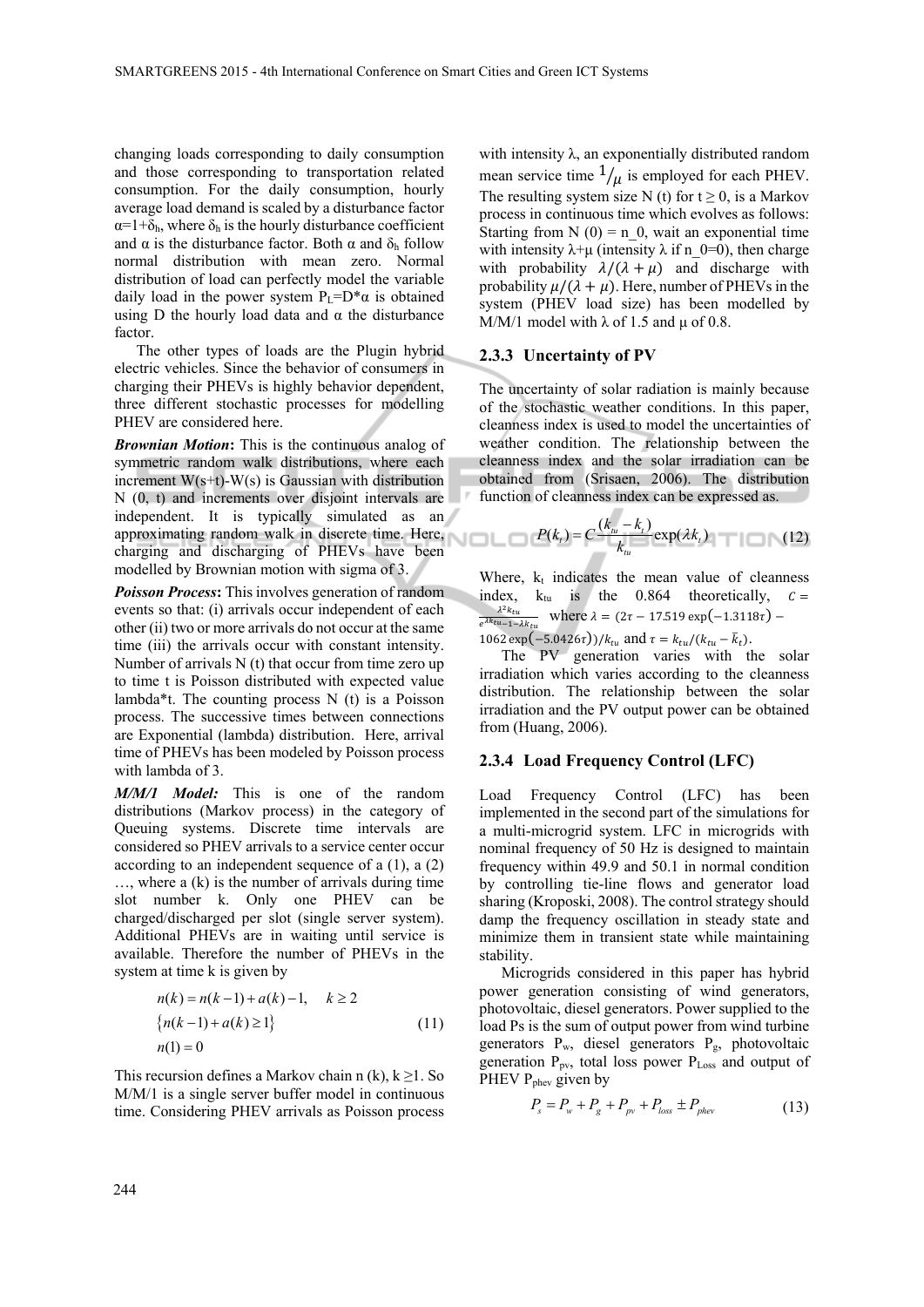| PV Bus                             | 808    | O 1.<br>Οŀ | 816                 | 000<br>ه∠ه | 0.25<br>832        | 834    | 840    | 848     | 860          | 890    |
|------------------------------------|--------|------------|---------------------|------------|--------------------|--------|--------|---------|--------------|--------|
| (MWh)<br>Total<br>.1 daily<br>Loss | 3.8129 |            | ъ,<br><u>J.UJIJ</u> | 3.6182     | 1299<br>д<br>$-14$ | 3.4457 | 3.4300 | 4294ء ر | 1205<br>᠇᠘ノJ | 3.8688 |

Table 1: Total daily loss for different PV locations.

LFC system in this paper uses this power flow balance equation for adjusting the frequency of the microgrid. Modeling of different parts of the system is discussed in the rest of this section.

*Modeling of Wind Turbine Generator (WTG).* The wind turbine is characterized by non-dimensional curves of power coefficient  $C_p$  as a function of both tip speed ratio λ and blade pitch angle β. The tip speed ratio, which is defined as the ratio of the speed at the blade tip to the wind speed, can be expressed by



Figure 2: Characteristic curve of output mechanical power versus wind speed of the studied WTGs.

where  $R_{\text{black}}$  (= 23.5 m) is the radius of blades and  $\omega_{\text{blade}}$  (=3.14 rad/s) is the rotational speed of blades. The expression for approximating  $C_p$  as a function of  $λ$  and  $β$  is given by

$$
C_p = (0.44 - 0.0167\beta)\sin\left[\frac{\pi(\lambda - 3)}{15 - 0.3\beta}\right] - 0.0184(\lambda - 3)\beta \quad (15)
$$

The output mechanical power of the studied WTGs is

$$
P_W = \frac{1}{2} \rho A_r C_p V_W^3 \tag{16}
$$

where,  $\rho$  (= 1.25 kg/m3) is the air density and A<sub>r</sub> (= 1735 m2) is the swept area of blades. The characteristic curve of output mechanical power versus wind speed of the studied WTGs in this paper is shown in Fig. 2.

## **3 PARTICLE SWARM OPTIMIZATION (PSO)**

The locations of the PV systems are optimized by

Particle Swarm Optimization (PSO) Algorithm to minimize the total losses in the system presented in (7). PSO is a multi-agent search approach, which traces its evolution to the motion of a flock of birds searching for food. It uses a number of particles that are called a swarm. Each particle traverses the search space searching for the global minimum (or maximum). In a PSO system, particles fly within a multidimensional search space. During flight, each particle sets its position based on its own experience and the experience of neighboring particles. Hence, it makes use of the best position encountered by itself and its neighbors. Similarly, the swarm direction and speed of a particle is determined by the history experience obtained by itself as well as a set of its neighboring particles (Babaei, 2009).

Each particle is a representative of PV locations that are variables that affect the total losses in each iteration. Let us consider p and s as particle position and flight speed in a search space, respectively. The best position of a particle in each step is recorded and represented as  $P_{best}$ . The best particle's index among all the particles in the group is considered as  $G_{best}$ . The convergence of PSO is ensured by use of a constriction function. Finally, the modified velocity and position of each particle can be calculated as shown in (17) and (18):

$$
S_{d+1} = k^*(\gamma^* \gamma_d + a c_1 \text{ and } 0^*(P_{\text{best}} - P_d) + a c_2^* \text{ and } 0^*(G_{\text{best}} - P_d))
$$
 (17)

$$
P_{d+1} = P_d + s_{d+1} \tag{18}
$$

Here d is the index of iteration,  $P_d$  is the current particle's position at the d-th iteration,  $s_d$  is the particle's speed of at d-th iteration, γ is inertia weight factor,  $ac_1$  and  $ac_2$  are acceleration constants, rand() is a uniform random value in the range [0,1], and k is the constriction factor which is a function of  $ac_1$  and  $ac<sub>2</sub> according to (19):$ 

$$
k = \frac{2}{|2 - ac - \sqrt{ac_2 - 4ac}|} \tag{19}
$$

Where  $ac = ac<sub>1</sub> + ac<sub>2</sub>$  and  $ac > 4$ . Appropriate choice of inertia weight, γ, makes a balance between global and local explorations. In general,  $\gamma$  is calculated according to (20) (Das, 2006):

$$
\gamma = \gamma_{\text{max}} - \frac{\gamma_{\text{max}} - \gamma_{\text{min}}}{iter_{\text{max}}} \times iter \tag{20}
$$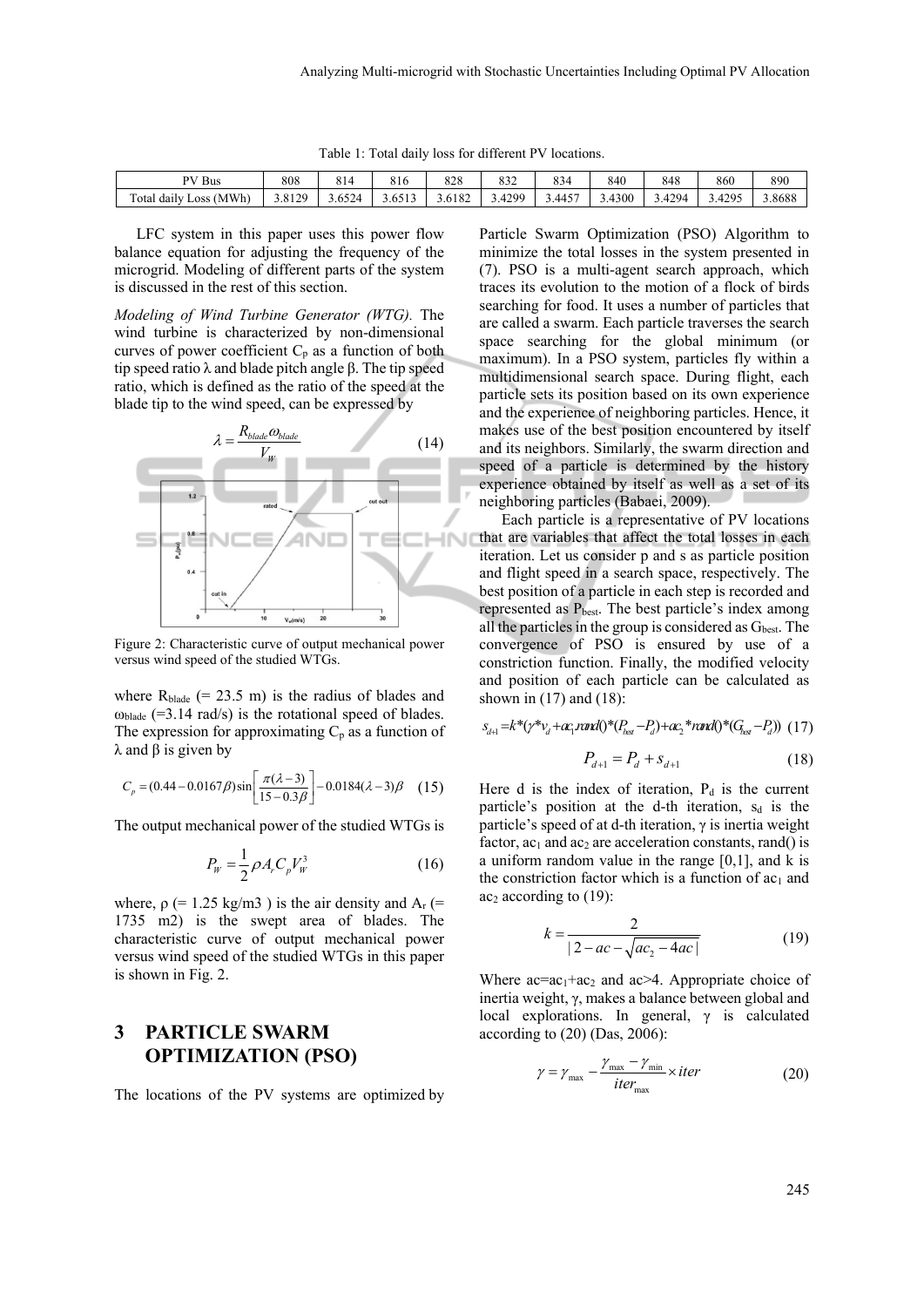Where iter $_{\text{max}}$  is the maximum number of iterations, and iter is the number of the iterations up to current stage. The iterations continue until it reaches the itermax or the difference between the losses calculated by best particles of the last two iterations is less than a predefined threshold.

## **4 CASE STUDIES AND SIMULATION RESULTS**

The optimal PV locations are determined using the formulations discussed and the PSO technique. It is shown that losses are minimized under varying daily load consumptions. The PSO method described in section 3 was implemented in Matlab programming language and the unbalanced power flow solution is obtained using OpenDSS. With the placement of PVs at these optimal locations a frequency stability analysis of a multi-microgrid system is performed under stochastic load and generation behavior. HN<sub>I</sub>

-41

#### **4.1 Optimal PV Allocation**

EIEND

As a preliminary analysis a 0.5 MW of PV generation is considered with an unknown optimal location that would result in minimum line losses. IEEE 34 node benchmark distribution system as shown in Fig 4 is considered that is inherently unbalanced with three phase cables and conductors and three phase, two phase and single phase loads. The characteristic curves of the PV are as shown in Fig. 3 (a)-(d).



Figure 3: PV Characteristic curves; (a) Irradiation-time, (b) Temperature-time, (c) Pmpp-temperature, (d) Efficiencypower.

Initially losses are evaluated with single PV integration at node 848 of the IEEE 34 node system. Losses for an entire day are plotted as shown in Fig. 5 as the PV generation and loads vary throughout the day.

The active power losses are low at night and in early morning time periods, when loading is less.



Figure 4: IEEE 34 node test feeder configuration.



Figure 5: Daily losses with PV placement at node 848.

However, when the loading increases and active power generations from PV source increases, the losses increase peaking from 15:00 – 16:00 hours. Table 1 summarizes the total daily losses with PV placements at different nodes. It is seen the best location is node 848 which is located further from the main grid and close to high-demand consumers. Similar results are obtained using the developed PSO algorithm and it is seen that losses are reduced by 29% as compared to no PV installation and 13% as compared to worst PV installation.

Table 2: Total daily loss for best and worst multi-PV locations.

|                           | Best PV locations | Worst PV locations |
|---------------------------|-------------------|--------------------|
| PV Nodes                  | 832, 848, 860     | 808, 814, 890      |
| Total daily Loss<br>(MWh) | 3.5620            | 3.8408             |

### **4.2 Optimal Multi-PV Allocation**

Optimal locations for three PVs are obtained for IEEE 34 node test feeder by optimization algorithm (PSO) to achieve the minimum total daily losses. As seen in Table 2 the optimal node locations are 832, 848 and 860. They show 8% improvement in losses as compared to the worst locations found heuristically.

## **4.3 Stochastic Uncertainties in Multi-microgrid**

With the determined optimal PV locations frequency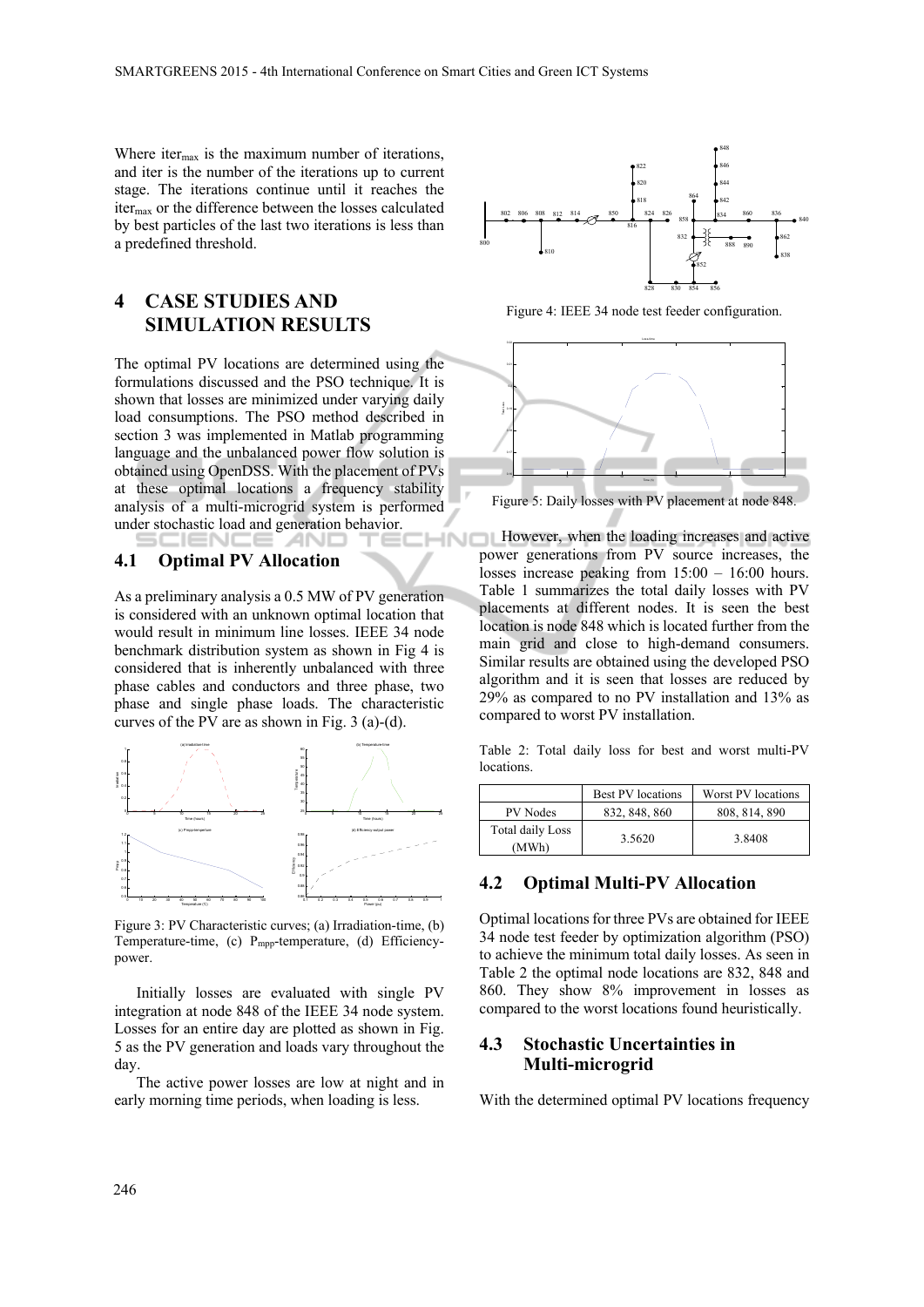stability is evaluated considering the frequency response models and uncertainty modelling in section 2. Moreover for multiple microgrids several islands may occur simultaneously as a result of multiple contingencies in the network. PSO is adopted here to improve the frequency response by optimizing the parameters of various controllers. The details of controller design utilizing PSO for speed control are available in our prior work (Keshtkar, 2014).

Consider two similar microgrids connected through a tie line as shown in Fig. 6. This hybrid system comprises of several RES such as Wind Turbine Generator (WTG) and PV including Diesel Engine Generator (DEG) as DG that contributes to the inertia of the microgrid system. The hybrid system also includes PHEVs and other residential and small industrial loads. The PV systems are located optimally using the algorithm proposed earlier in the paper. The controllable source in this microgrid is Diesel Engine Generator whose control parameters are optimized by PSO to minimize the frequency deviations due to the disturbances. The tie line deviations of the multi-microgrid system are also considered in the objective function for optimizing controller parameters. The Area Control Error (ACE) for each microgrid considering  $\Delta P_{\text{tie}}$  the tie-line power flow deviation,  $\Delta f_i$  the frequency deviation of each microgrid weighted by  $\beta$  is as shown in (21).

$$
ACEi = \Delta Ptie + \beta \Delta fi
$$
 (21)



Figure 6: Configuration of the modeled multi-microgrid.

Three different stochastic behaviors of the PHEVs discussed in section 2 are modeled along with

stochastic uncertainties of load, wind and solar generations. Frequency response of one of the microgrids of the multi-microgrid system is obtained as shown in Fig. 7. Also Fig. 8 shows the magnified frequency responses of the system in presence of different stochastic uncertainties in the multimicrogrid power system.

It is seen that stochastic modeling is essential to study the transient stability of the system and that some uncertainties can cause the frequency to severely deviate from the nominal value. For example, stochastic behavior of PHEVs creates significant overshoots in the frequency response as shown in Fig. 8 that can cause the microgrid system to be unstable. It is observed thus that a simultaneous modeling of stochastic behaviors is essential to design and test reliable and robust controllers.



Figure 7: Frequency response of one of the microgrids with different stochastic modelling.



Figure 8: Frequency response of one of the microgrids for stability margin analysis.

## **5 CONCLUSIONS**

In this paper a method for determining the optimal placement of a PV system in distribution network based on daily power consumption/production fluctuations is described to minimize the total daily losses. The PSO optimization algorithm shows fast and accurate performance in calculating the optimal position of a PV system. Therefore, it can also serve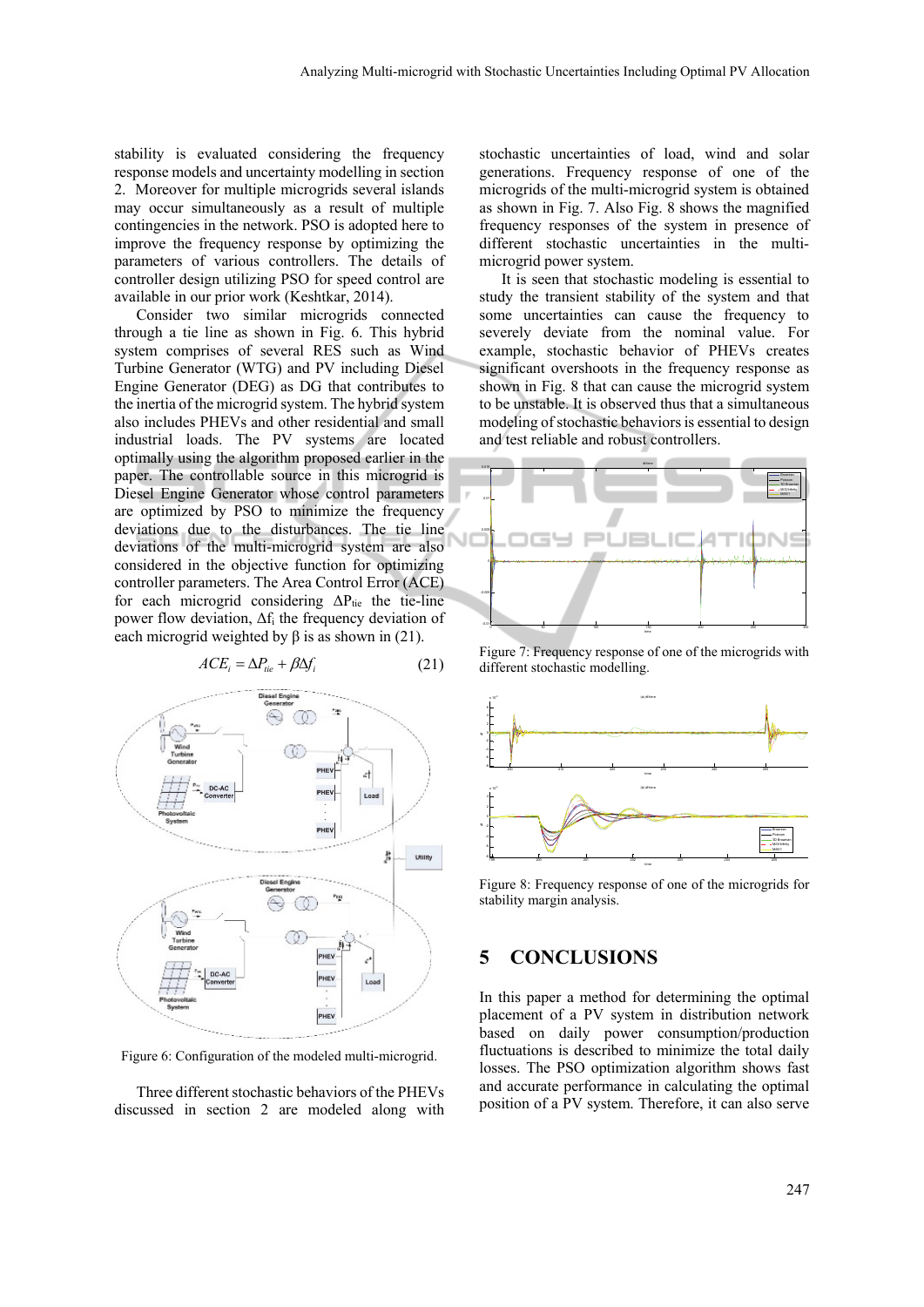as a tool in calculating the optimal placement of any number and kind of DG units with a specific daily production curve such as wind turbine systems, fuel cells, microturbines with a goal of optimizing distribution power system performance.

A transient response analysis of the system with optimal PV locations and stochastic modeling of loads and generation is obtained and control parameters are designed using PSO. It is observed that simultaneous stochasticity modeling of all components should be considered for designing robust controllers.

### **ACKNOWLEDGEMENTS**

The authors would like to acknowledge partial funding support from NSF#1351201 CAREER grant for this research work.

**AND** 

## **REFERENCES**

- Mohammadi M., Hosseinian S.H., and Gharehpetian G.B., 2012. Optimization of Hybrid Solar Energy Sources/Wind Turbine Systems Integrated to Utility Grids as Microgrid (MG) Under Pool/Bilateral/Hybrid Electricity Market Using PSO. *Solar Energy*, vol. 86, pp. 112–125.
- Prenc R., Škrlec D., Komen V. 2013. Optimal PV System Placement in a Distribution Network on the Basis of Daily Power Consumption and Production Fluctuation *EuroCon*, Zagreb, Croatia.
- Medina A., Hernandez J.C., and F. Jurado, 2006. Optimal Placement and Sizing Procedure for PV Systems on Radial Distribution Systems. *International Conference on Power System Technology*.
- Singh R. K., Goswami S. K. 2009. A Genetic Algorithm Based Approach for Optimal Allocation of Distributed Generations in Power Systems for Voltage Sensitive Loads. *ARPN Journal of Engineering and Applied Sciences*.
- Prenc R., V. Komen, N. Bogunovi, 2012. GIS-based Determination of Optimal Accommodation of Embedded Generation on the MV Network. *International Journal of Communications Antenna and Propagation*.
- Costa P. M., M. A. Matos, 2004. Loss Allocation in Distribution Networks with Embedded Generation. IEEE Transaction on Power System.
- Srisaen N., and A. Sangswang, 2006. Effects of PV Grid-Connected System Location on a Distribution System. *IEEE Asia Pacific Conference on Circuits and Systems*.
- Méndez V. H., J. Rivier, J. I. de la Fuente, T. Gómez, J. Arceluz, J. Marín, 2002. Impact of Distributed Generation on Distribution Losses. *In Proc. Mediterranean Power*, Athens, Greece.
- Shukla T.N., S.P. Singh and K.B. Naik, 2008. Allocation of Optimal Distributed Generation using GA for Minimum System Losses. *Fifteenth National Power Systems Conference (NPSC)*, IIT Bombay.
- Ackermann T., G. Andersson, L. Söder, 2001. Distributed generation: a definition. *Electric Power Systems Research*, 2001.
- Duenas P., Reneses J., Barquin J., 2014. Dealing with multi-factor uncertainty in electricity markets by combining Monte Carlo simulation with spatial interpolation techniques. *IET Gener. Transm. Distrib*.
- Guo L., Liu W., B. Jiao, B. Hong, C. Wang, 2010. Multiobjective stochastic optimal planning method for standalone microgrid system. *IET Gener. Transm. Distribution*.
- Zhang, H., Li, P., 2011. Chance constrained programming for optimal power flow under uncertainty. *IEEE Trans. Power System*.
- Soroudi, A., Caire, R., Hadjsaid, N., Ehsan, M., 2011. Probabilistic dynamic multi-objective model for renewable and non-renewable distributed generation planning. *IET Gener. Transm. Distribution*.
- Zhipeng, L., Fushuan, W., Ledwich, G., 2011. Optimal siting and sizing of distributed generators in distribution
- ECHNO systems considering uncertainties. *IEEE Trans. Power Delivery*.
	- Sofla M. A., King R., 2012. Control Method for Multi-Microgrid Systems in Smart Grid Environment - Stability, Optimization and Smart Demand participation. *IEEE PES Innovative Smart Grid Technologies (ISGT)*.
	- Shrestha, G.B., Pokharel, B.K., Lie, T.T., 2008. Management of price uncertainty in short-term generation planning. *IET Gener. Transm. Distribution*.
	- Kai Z., Agalgaonkar A.K., Muttaqi K.M., 2012. Distribution system planning with incorporating DG reactive capability and system uncertainties. *IEEE Trans. Sustain. Energy*.
	- Niknam, T., Golestaneh F., Malekpour A., 2012. Probabilistic energy and operation management of a microgrid containing wind/photovoltaic/fuel cell generation and energy storage devices based on point estimate method and self-adaptive gravitational search algorithm. *Energy*.
	- Price, W. W., Chiang, H. D., Clark, H. K., Concordia, C., Lee, D. C., Hsu, J. C., Vaahedi, E., 1993. Load representation for dynamic performance analysis. *IEEE Transactions on Power Systems*, 8(2), 472-482.
	- Haque M. H., 1996. Load flow solution of distribution systems with voltage dependent load models. *Elect. Pow. Syst. Res.*, vol. 36, pp. 151–156.
	- Huang Y., Peng F.Z., Wang J., 2006. Z-Source Inverter for Residential Photovoltaic Systems. *IEEE Trans. Power Delivery*, vol.21, no.6.
	- Kroposki B., Basso T., and DeBlasio R., 2008. Microgrid Standards and Technologies. *IEEE Power and Energy Society General Meeting,* pp. 1-4.
	- Babaei E., Galvani S. and Ahmadi Jirdehi M., 2009. Design of Robust Power System Stabilizer Based on PSO. *IEEE Symposium on Industrial Electronics and Appli-*